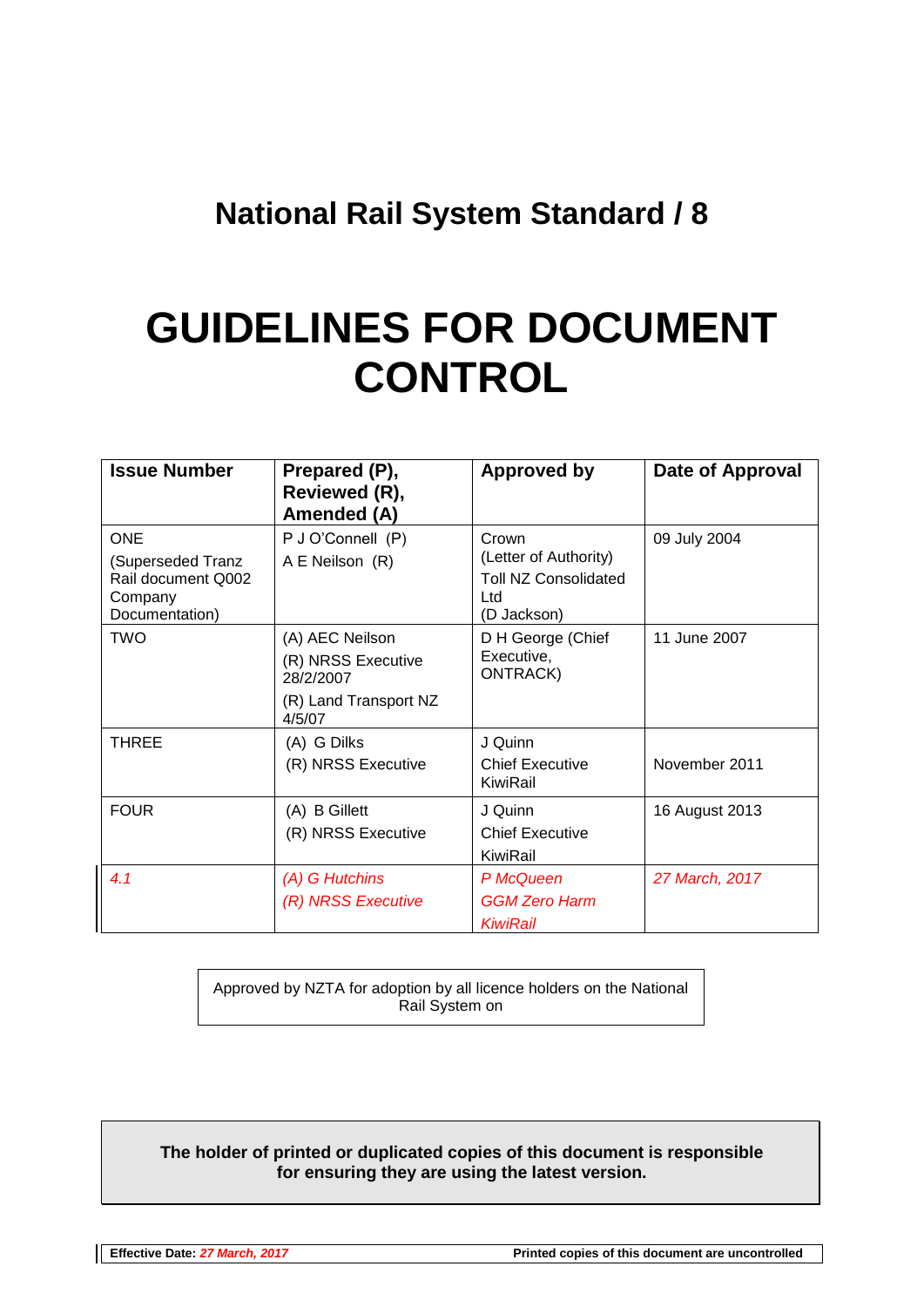# *Change History*

| <i><b>Issue</b></i><br>number | Date of<br><i><u><b>Issue</b></u></i> | <b>Section</b>                                                                                     | <b>Changes made</b>                                                                                                                                                                                                     |
|-------------------------------|---------------------------------------|----------------------------------------------------------------------------------------------------|-------------------------------------------------------------------------------------------------------------------------------------------------------------------------------------------------------------------------|
| 4.1                           | $27th$ Mar, 2017                      | Document has been updated to cater more effectively for<br>modern electronic systems. Changes are: |                                                                                                                                                                                                                         |
|                               |                                       | 2.1                                                                                                | Add that name of document approver may be electronic or<br>printed                                                                                                                                                      |
|                               |                                       | 2.5                                                                                                | Add a different colour for changed text                                                                                                                                                                                 |
|                               |                                       | $2.6^{\circ}$                                                                                      | Delete instruction re flow chart symbols                                                                                                                                                                                |
|                               |                                       | 3.2                                                                                                | Remove requirement that a hard copy record of changes be<br>maintained, add statement that documents are uncontrolled<br>when printed in document footer, and must be managed<br>under a strict document control system |
|                               |                                       | $3.6^{\circ}$                                                                                      | Add that SIN's should be incorporated in the appropriate<br>management system as soon as possible.                                                                                                                      |
|                               |                                       | 4.2                                                                                                | Add that cancelled or superseded documents be clearly<br>marked or identified.                                                                                                                                          |
|                               |                                       | 5.0                                                                                                | Update meaning of "Key Records"                                                                                                                                                                                         |
|                               |                                       |                                                                                                    |                                                                                                                                                                                                                         |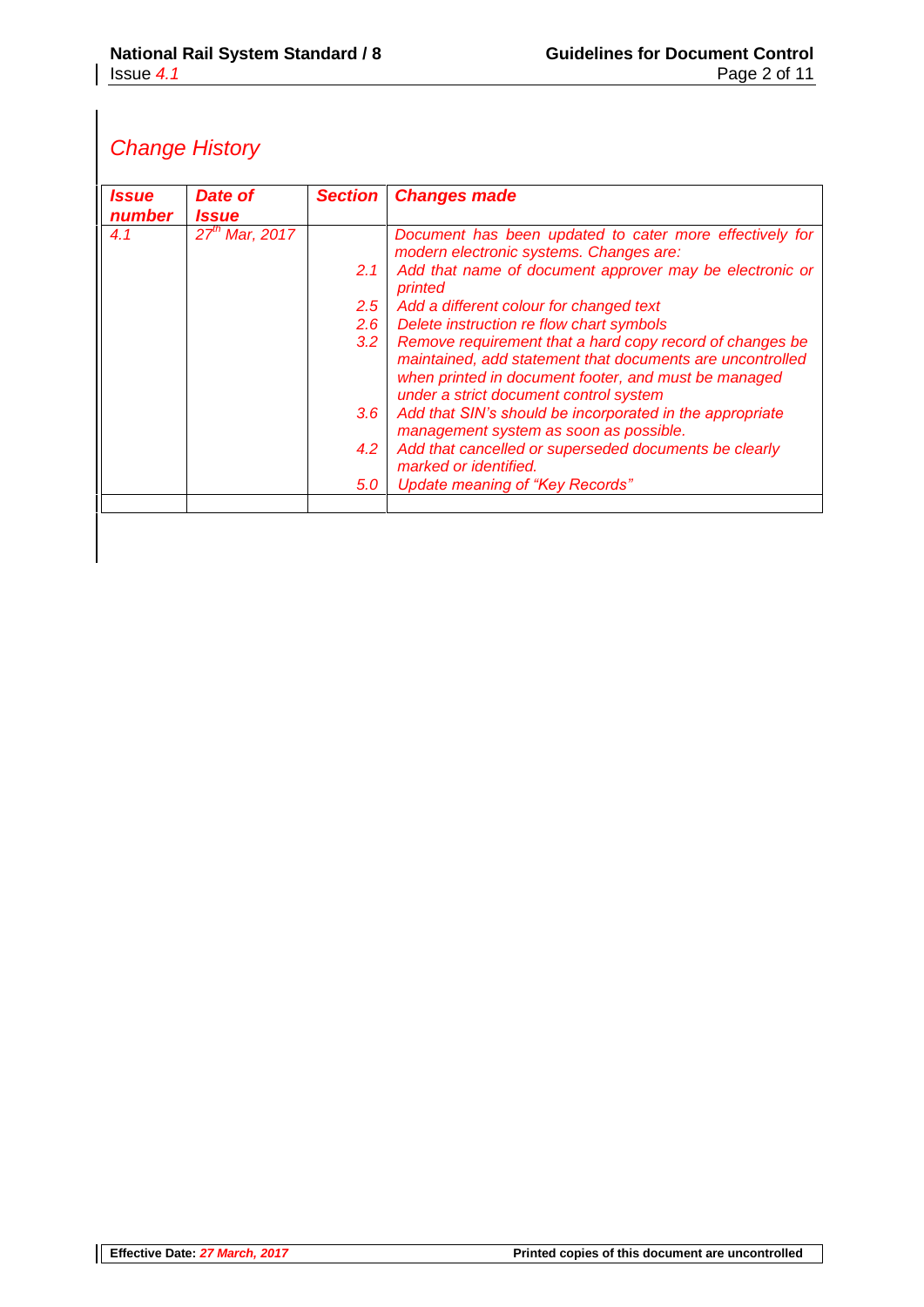### **PREFACE**

#### **National Rail System (NRS) Standard**

The objective of this NRS Standard is to provide a generic framework for document control. It is applicable for all activities associated with operations of the National Rail System and is designed to meet the requirements set out in the relevant legislation and the NZ Transport Agency guidelines.

It should be read in conjunction with other applicable NRS Standards and relevant Safety System documentation.

It is generic and specific to users of the National Rail System. The terminology chosen to apply to the National Rail System has been used in this NRS Standard.

#### **REVIEW OF NATIONAL RAIL SYSTEM (NRS) STANDARDS**

NRS Standards are subject to periodic review and are kept up to date by the issue of amendments or new editions as necessary. The user is responsible for ensuring that they are in possession of the latest edition, and any applicable amendments.

Full details of all NRS Standards are available from KiwiRail. The Document Controller for all NRS Standards is KiwiRail.

Suggestions for improvements to NRS Standards should be addressed to KiwiRail head office. Any inaccuracy found in an NRS Standard should be notified immediately to enable appropriate action to be taken.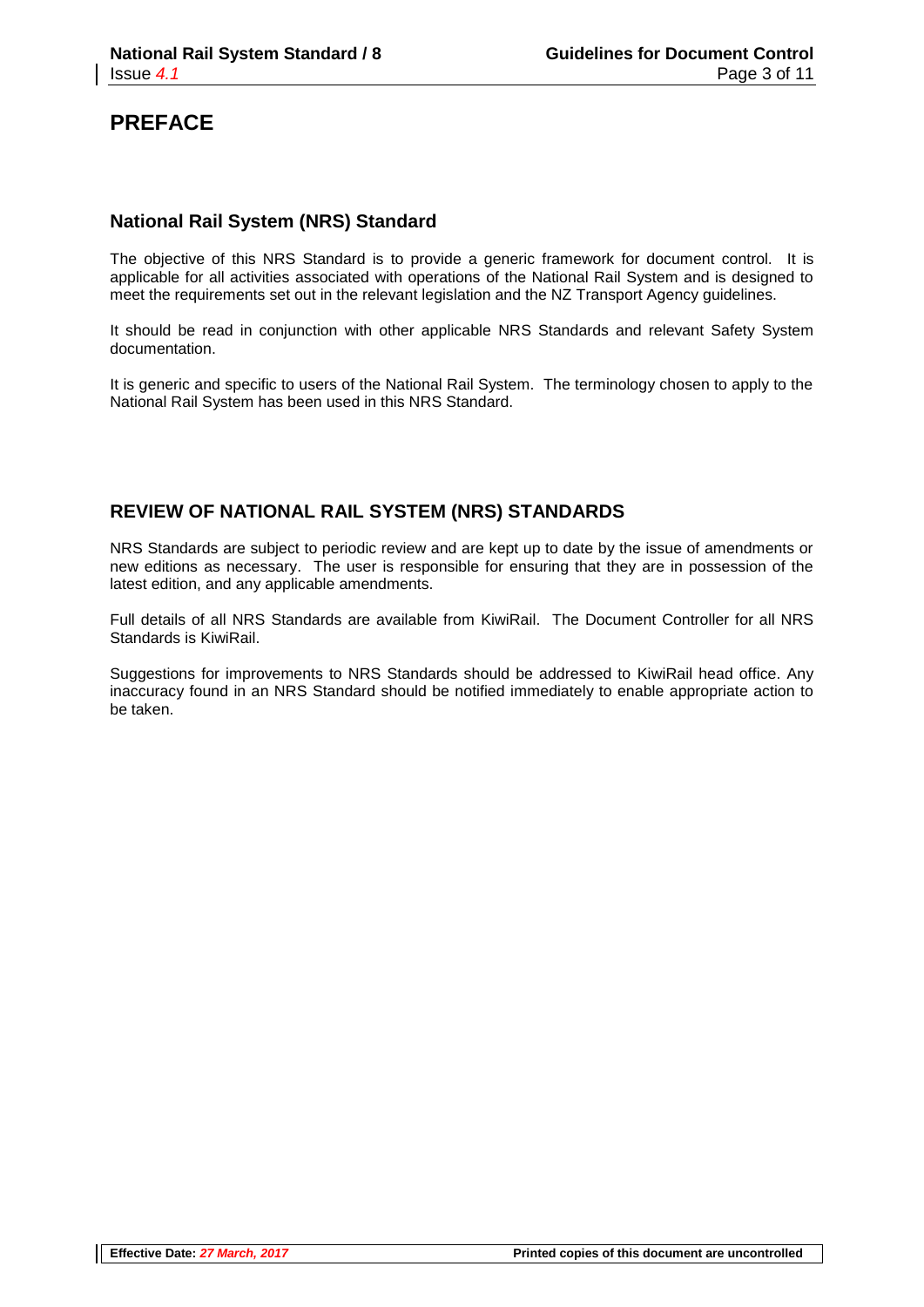# **CONTENTS**

| 5              |    | 10 |
|----------------|----|----|
|                |    |    |
|                |    |    |
|                |    |    |
|                |    |    |
|                |    |    |
|                | 31 |    |
| 3              |    |    |
|                |    |    |
|                |    |    |
|                |    |    |
|                |    |    |
| $\overline{2}$ |    |    |
|                |    |    |
|                |    |    |
|                |    |    |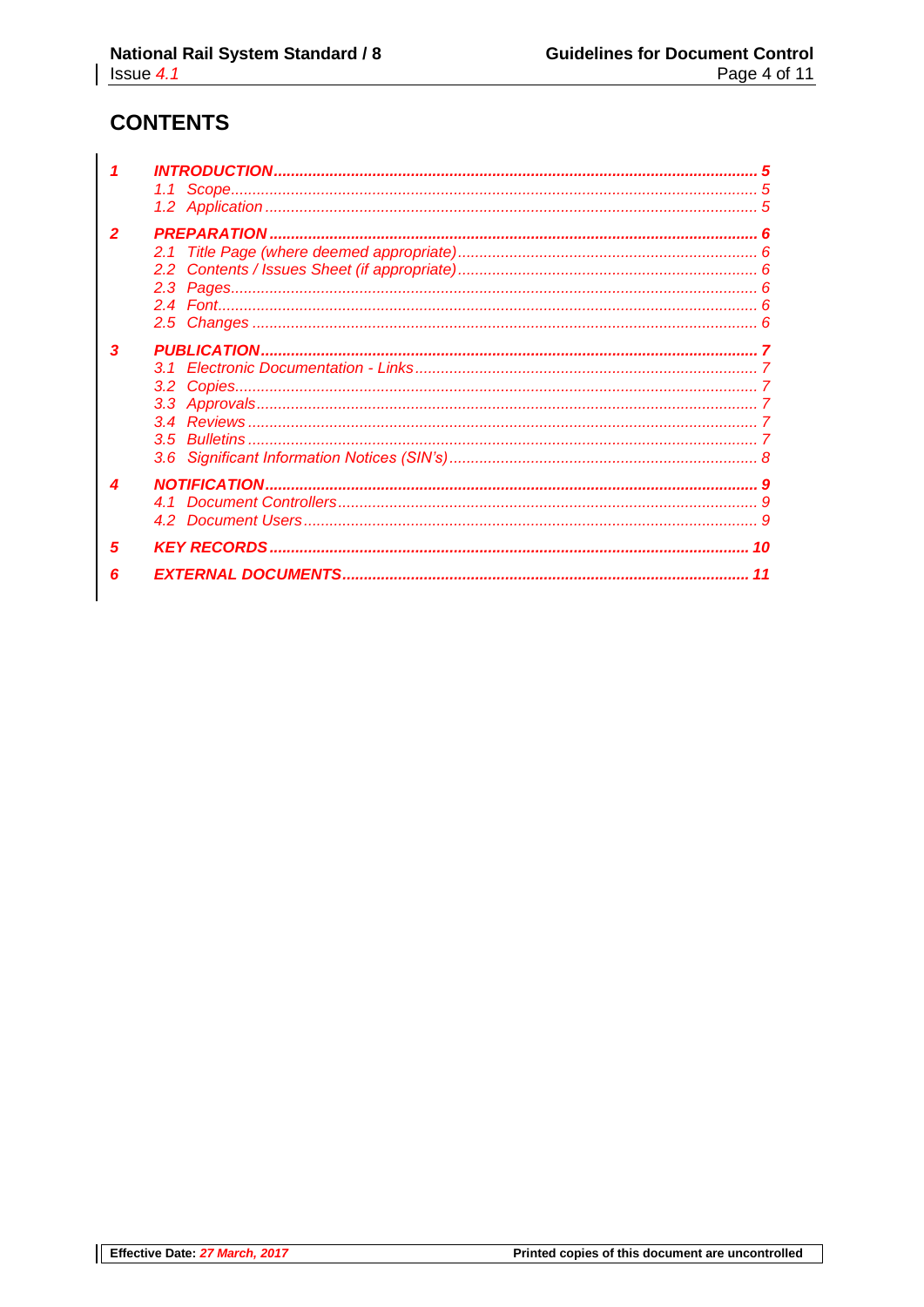# **1 INTRODUCTION**

#### **1.1 Scope**

This National Rail System Standard sets out the base requirements for controlled documentation

Four key principles apply. These are:

- Preparation
- Publishing
- Notification
- Record Keeping

This Standard provides guidance on establishing controls to ensure the processes supporting these elements are fit for purpose.

#### **1.2 Application**

Controlled documentation means documents that form a component of the safety case or supporting systems identified in the Rail Safety System or an Organisation's Quality / Management System.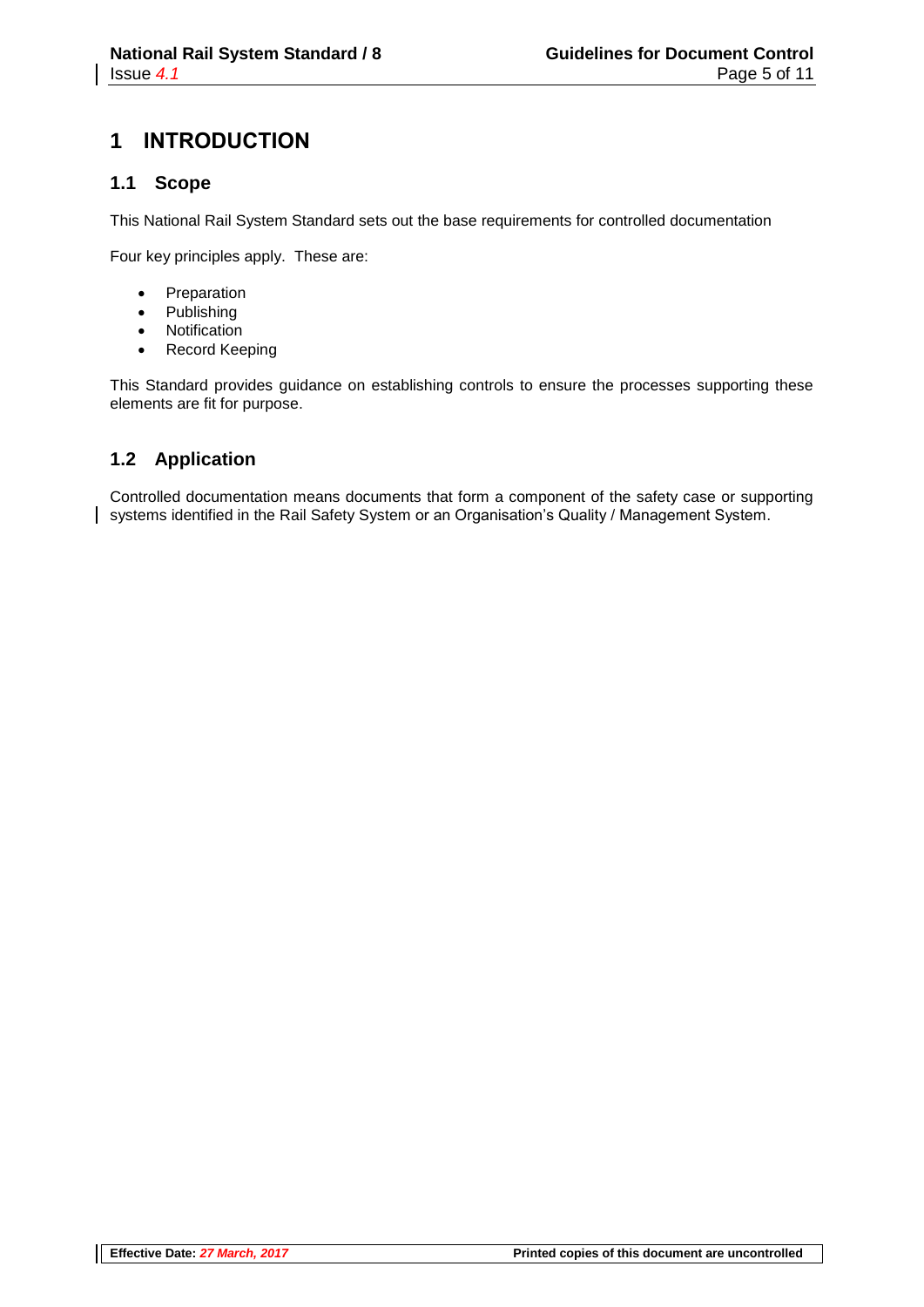# **2 PREPARATION**

Required elements are:

#### **2.1 Title** *P***age** *(where deemed appropriate)*

MUST include:

- Title of document
- Reference
- Effective Date *(or Issue Number)*
- *Name of current Document Approver (electronic or printed)*

Where appropriate, they should also include:

- Document status; whether Amendment (A), Review (R), or Prepared (P)*, or similar*
- Document Approver's full printed name and designation.
- References to copyright and distribution

#### **2.2 Contents / Issues Sheet** *(if appropriate)*

MUST include:

- ALL section(s) and/or pages (by number or reference)
- Effective Date (or Issue Number)

#### **2.3 Pages**

MUST include:

- Title, or reference, of document
- Effective Date of Issue, or Issue Number
- Page number and number of pages (e.g. Page 5 of 6) (Alternatively where necessary, the number of pages can be stated on the contents/issues page so users are able to cross-check whether they have a complete document).

#### **2.4 Font**

The preferred font is Arial.

#### **2.5 Changes**

Changes must be identified. *Suggested* methods are:

- a vertical line in the margin, or
- 0 highlighting the text in some way, e.g. by bold, underlined italics viz. *changed*
- *using a different colour for changed text (e.g. red)*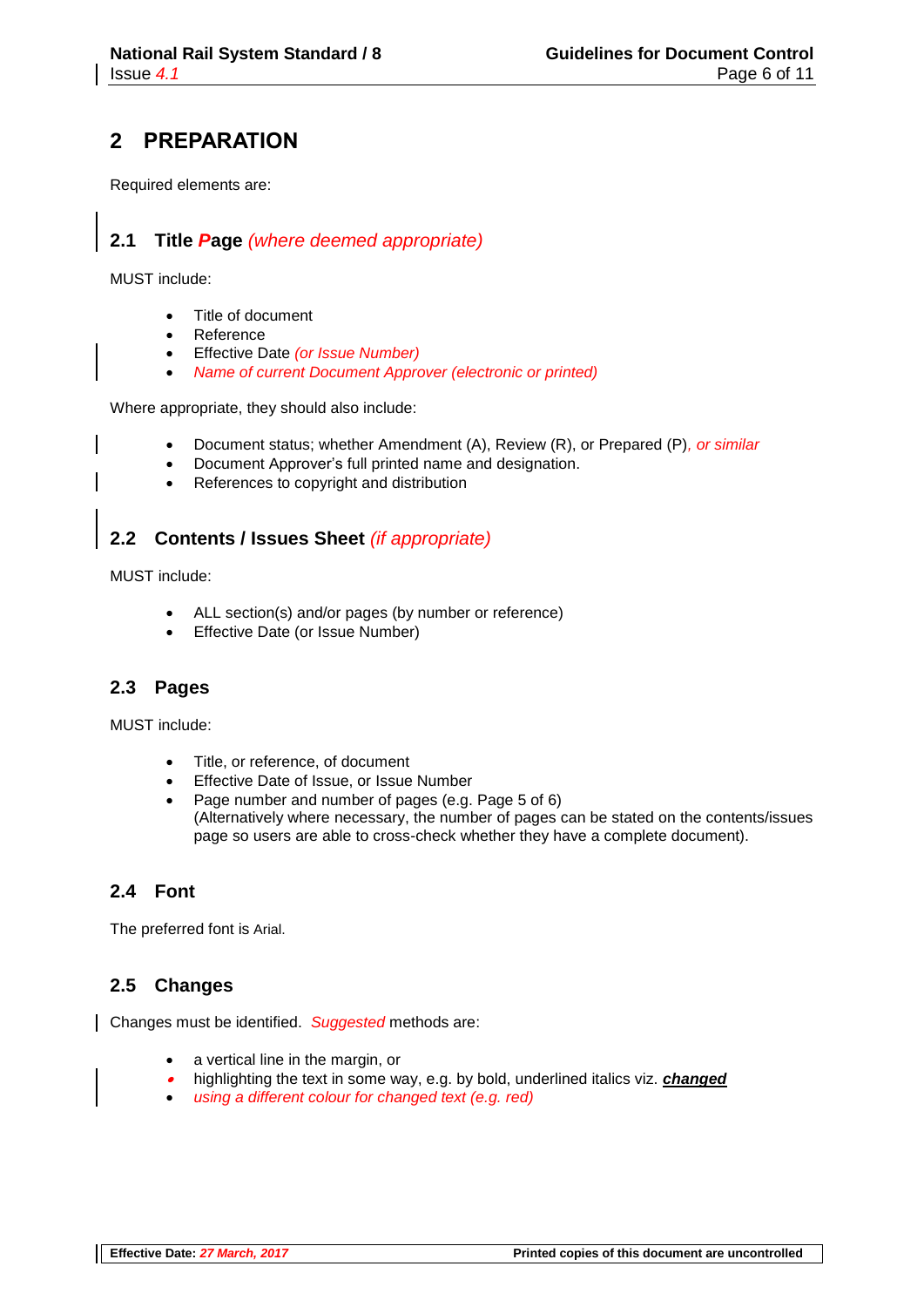# **3 PUBLICATION**

#### **3.1 Electronic Documentation - Links**

Links are an effective mechanism to avoid duplication of information and should be used where possible.

#### **3.2 Copies**

A record of all changes must be maintained. *Evidence must be retained showing when the document was approved, published and notified.*

*Where relevant, a statement that documents are uncontrolled when printed should be placed in the document footer. Where controlled copies of documents are issued, they should be managed under a strict document control system.*

#### **3.3 Approvals**

Controlled documentation must be approved by a competent authority.

#### **3.4 Reviews**

Controlled documentation should be reviewed by regular technical committees or by the issuing authority at an interval sufficient to ensure currency.

#### **3.5 Bulletins**

Bulletins are used for *communicating* immediate change to the Rail Operating Rules, Codes and Procedures. Control of Bulletins is described in the Rail Operating Code.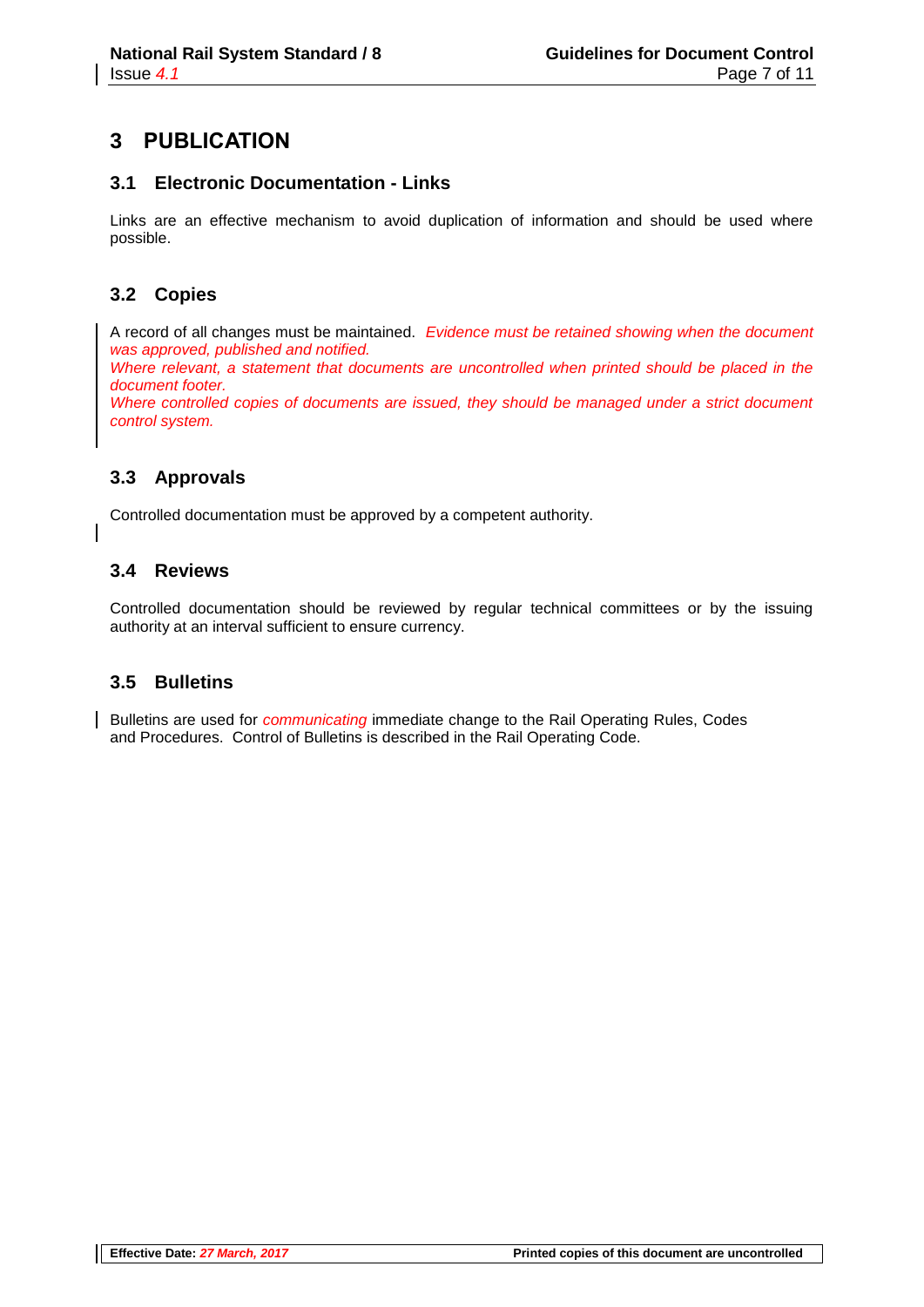#### **3.6 Significant Information Notices (SIN's)**

SIN's are an effective mechanism for *communicating* immediate changes to documents not covered by the Bulletin method.

*Instructions must be followed by each issuing authority.* SIN's *must*:

- *b*e issued by sequential number, e.g. 068, 069, 070 etc...
- identify the issuing authority
- not be **re-issued** *(under normal circumstances). The changes and/or* instructions should be incorporated into *the appropriate management system* as soon as possible*.*
- be kept / filed*, if directed.*
- *provide details of all active SINs (either in the SIN footer, or as a separate SIE – SINs in Effect notice.*
	- (Details listed only need be applicable to the issuing authority)

For hard copy distribution, SIN's shall preferably be:

- produced on BLUE paper for internal distribution, and
- on letterhead or equivalent paper when distribution includes external organisations.

Where electronic distribution is used.

 the document controller must ensure that document users are provided with access to electronic media.

A general proforma is illustrated below;

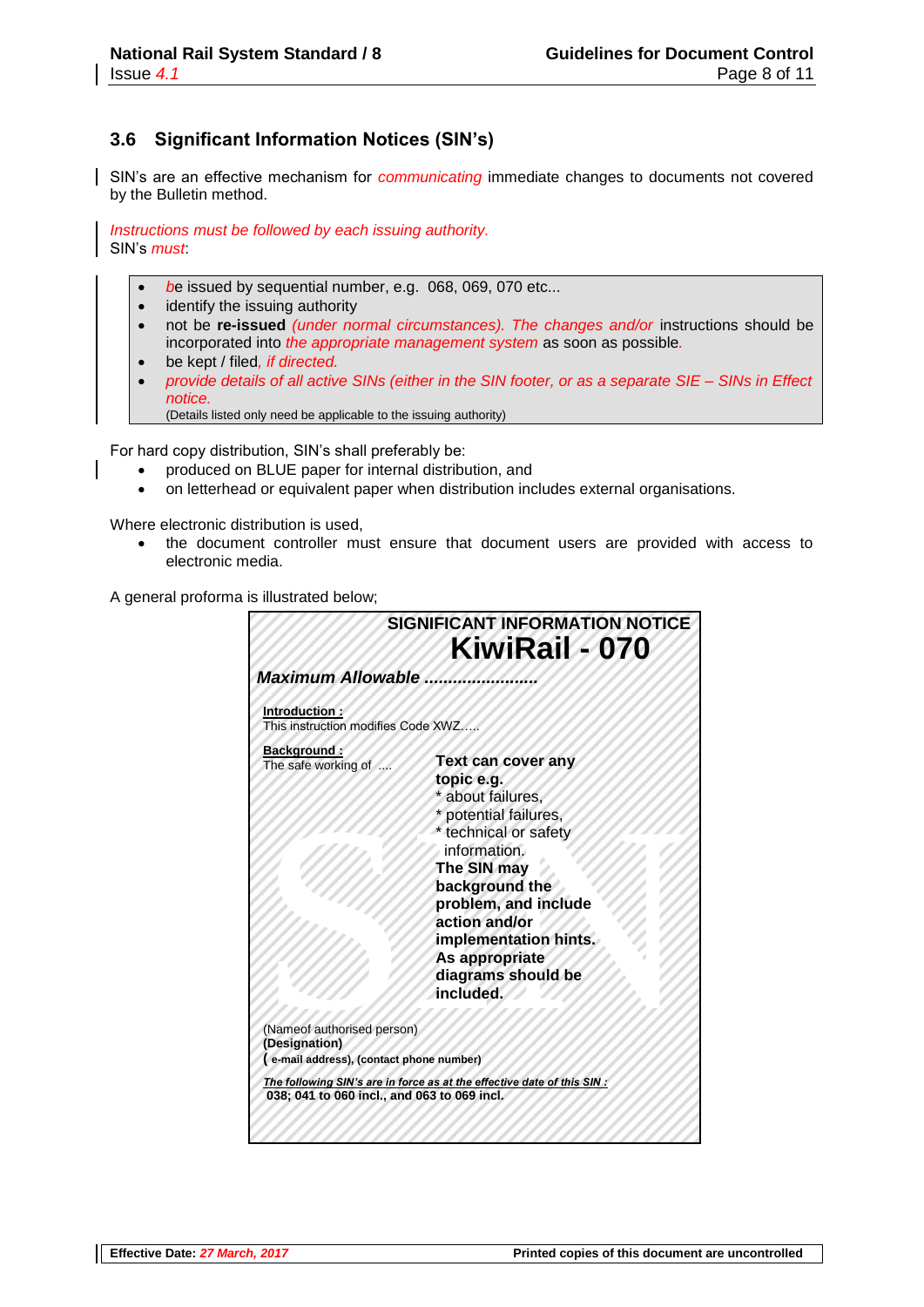# **4 NOTIFICATION**

#### **4.1 Document Controllers**

Document Controller */ Owner*s must:

- ensure documentation is reviewed, re-issued or withdrawn prior to review date (where applicable).
- approv*e* the document and/or changes (which may include agreements and sign-offs by associated parties), or arrang*e* the necessary authorising signature.
- ensure a suitable process has been established for users to check the currency of controlled documentation in use. An "In Effect" *notice* available for reference by users will meet the requirements of this standard.

#### **4.2 Document Users**

Document Users must:

- ensure controlled documentation in use is the current issue.
- immediately remove *cancelled or superseded* documentation from use when notified. (This includes electronic notification advised on "In Effect" summaries).
- clearly *mark or* identify *with "Historical Reference Only",* any *cancelled or superseded documents you wish to retain.*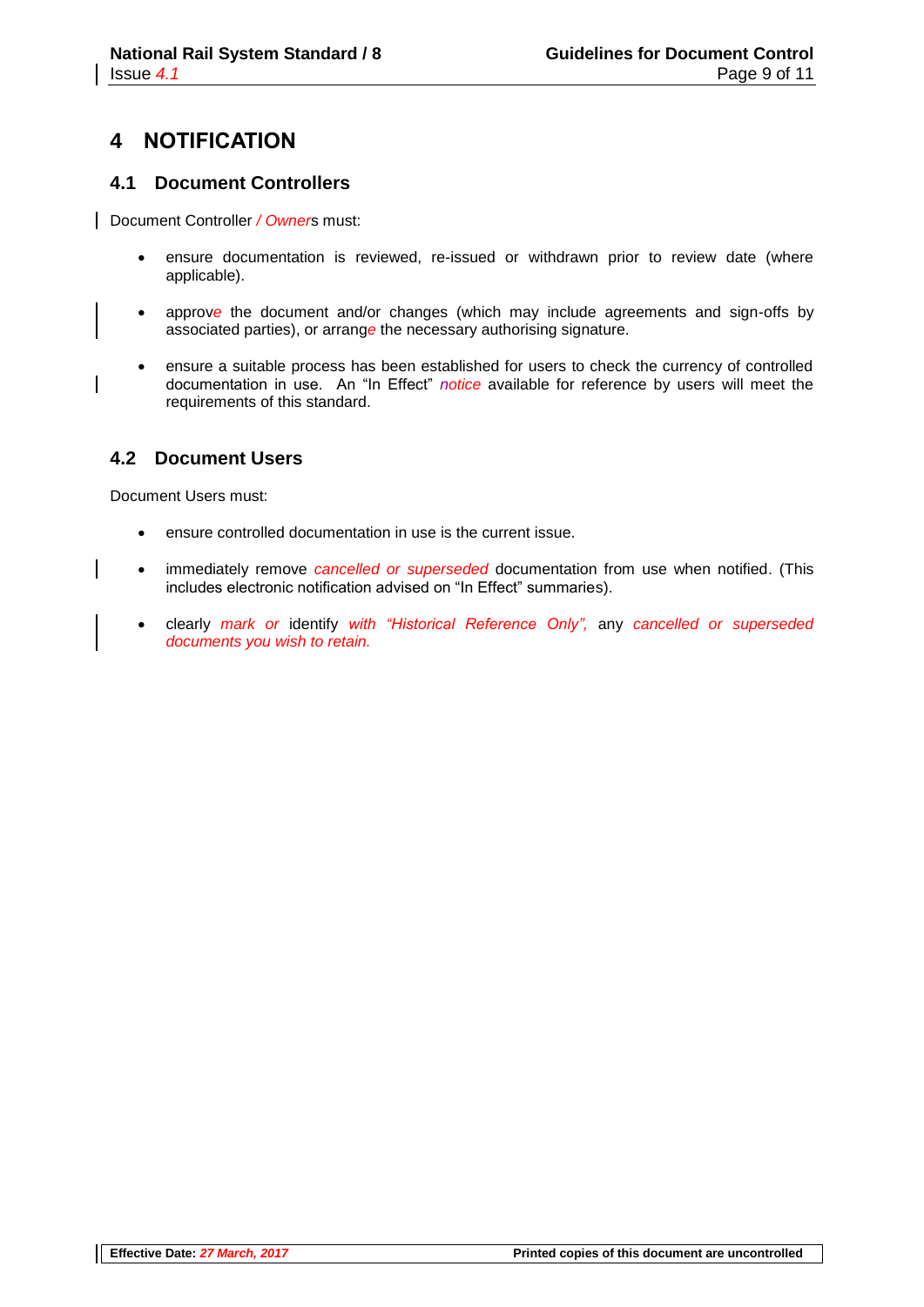# **5 KEY RECORDS**

"Key *R*ecords" *refers to recorded information created, received and maintained in pursuance of our legal obligations and requirements under the* Rail Safety System*. Examples of these records include, but are not limited too,* investigation reports, official correspondence with *external* parties, train control graphs, inspection and safety certificates.

Master copies of key records must be:

- stored to minimise loss/deterioration and possibility of theft
- indexed for easy retrieval
- have a stipulated minimum time period for retention
- where defined as a "secure" document have a stated method of disposal.

Official original signed paper copies of *records* must be held on file, or in secure designated storage.

Electronic copies of documents stored on servers or individual computers, must be backed up periodically and held off site in secure data storage.